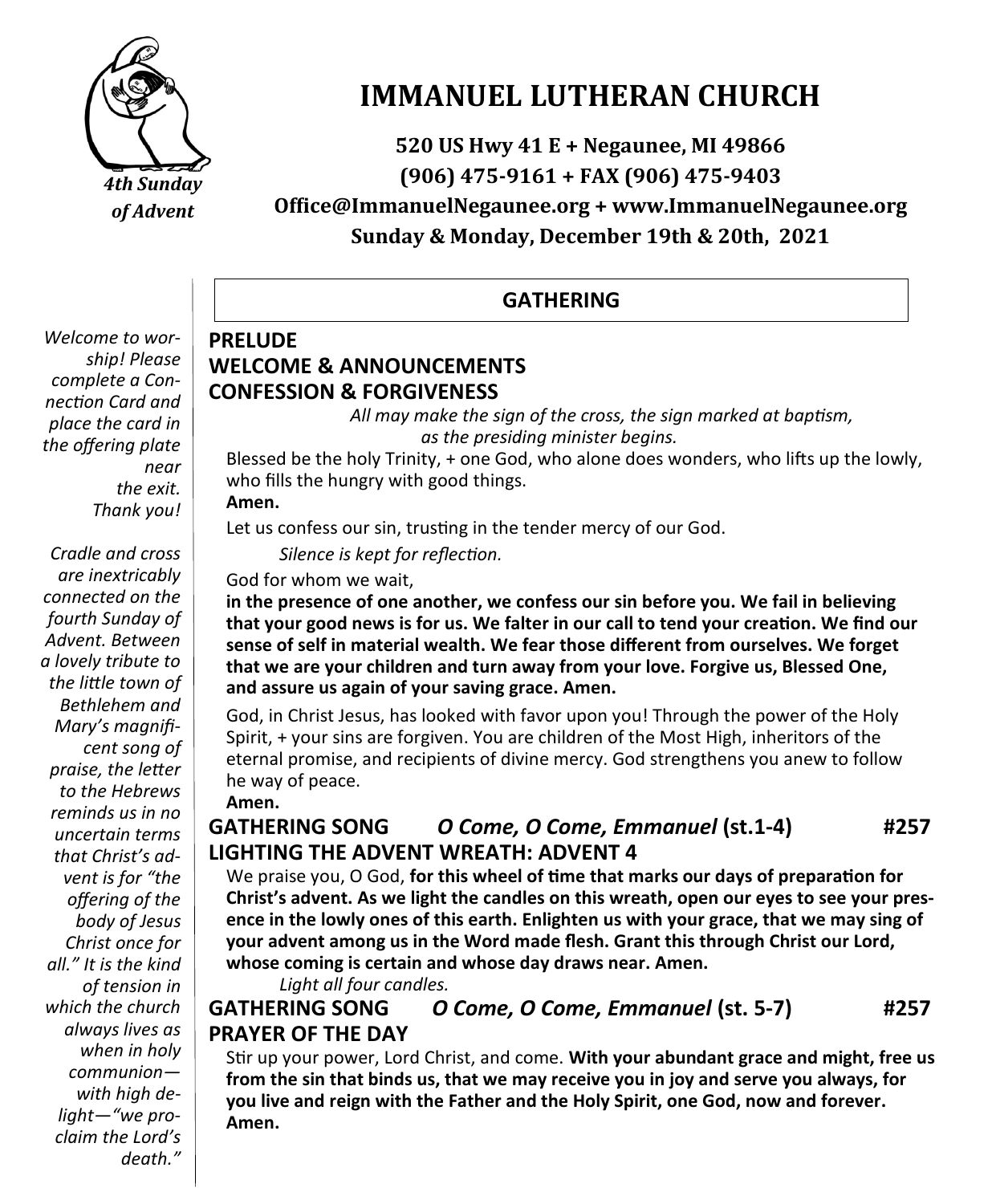#### **WORD**

*The prophet Micah, having pronounced judgment upon Judah, speaks of a future shepherd-king who, like David, will come from the small town of Bethlehem. (Ephrathah refers to the area around Bethlehem.) This king will restore Israel and bring peace. New Testament writers understood this passage to be referring to Jesus.*

*The author of Hebrews uses the image of religious sacrifice to convey the significance of Christ's coming. Through obedient acceptance of God's will, Christ allows his own body to become the greatest sacrifice of all, one through which we are made a holy people.* 

#### **FIRST READING: MICAH 5: 2-5a**

 $^{2}$ But you, O Bethlehem of Ephrathah, who are one of the little clans of Judah, from you shall come forth for me one who is to rule in Israel, whose origin is from of old, from ancient days. <sup>3</sup>Therefore he shall give them up until the time when she who is in labor has brought forth; then the rest of his kindred shall return to the people of Israel. <sup>4</sup> And he shall stand and feed his flock in the strength of the Lord, in the majesty of the name of the Lord his God. And they shall live secure, for now he shall be great to the ends of the earth; <sup>5</sup>and he shall be the one of peace. Word of God. **Word of Life. Thanks be to God.**

## **PSALMODY:****(Sunday)** *Lo, How a Rose E'er Blooming* **Choir Anthem (Monday)** *Lo, How a Rose E'er blooming* **(st. 1-2)****#272**

#### **SECOND READING: HEBREWS 10: 5-10**

<sup>5</sup>Consequently, when Christ came into the world, he said, "Sacrifices and offerings you have not desired, but a body you have prepared for me; <sup>6</sup>in burnt offerings and sin offerings you have taken no pleasure. <sup>7</sup>Then I said, 'See, God, I have come to do your will, O God' (in the scroll of the book it is written of me)." <sup>8</sup>When he said above, "You have neither desired nor taken pleasure in sacrifices and offerings and burnt offerings and sin offerings" (these are offered according to the law), <sup>9</sup>then he added, "See, I have come to do your will." He abolishes the first in order to establish the second. <sup>10</sup>And it is by God's will that we have been sanctified through the offering of the body of Jesus Christ once for all. Word of God. **Word of Life. Thanks be to God.** 

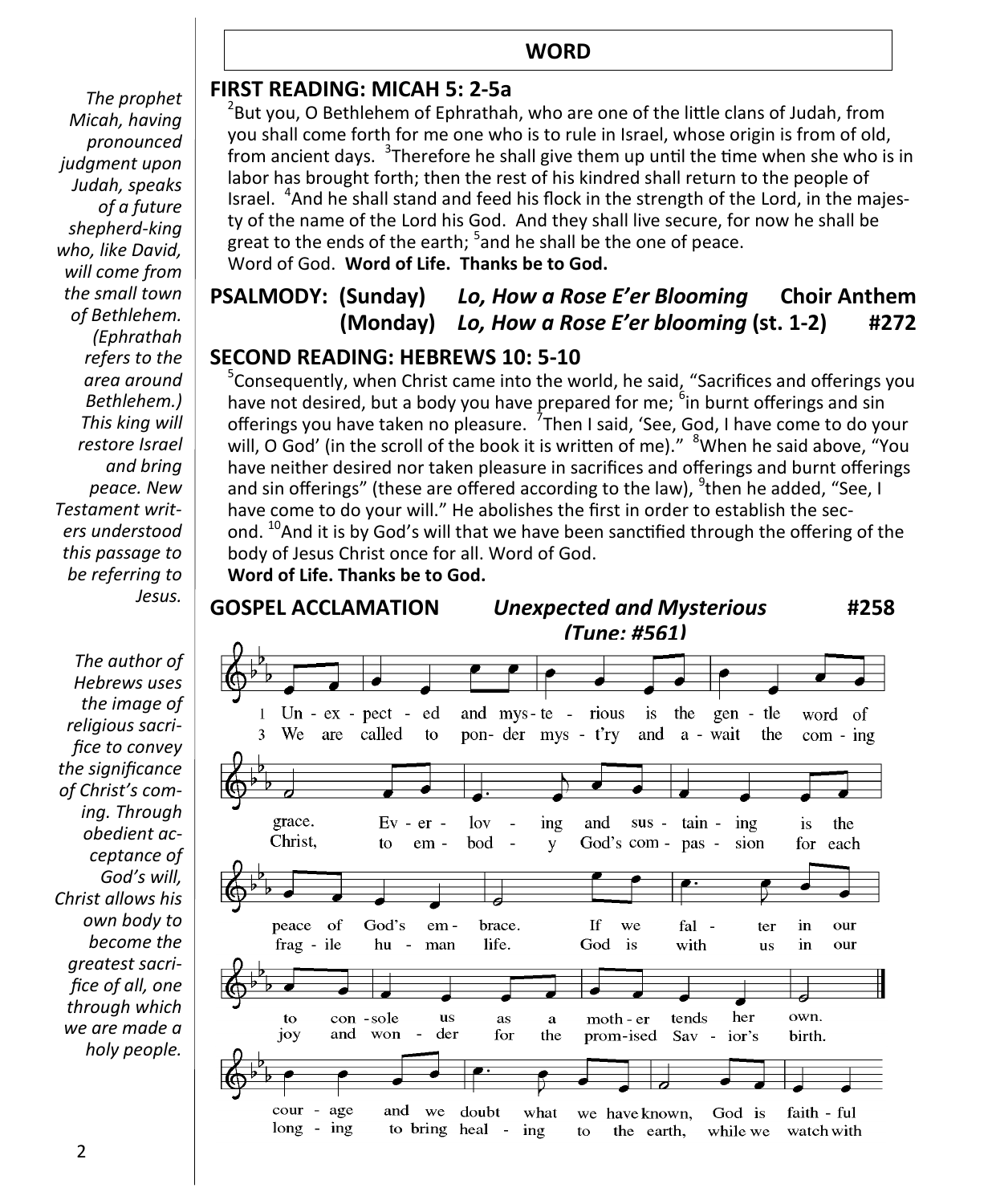#### **GOSPEL: Luke 1: 39-55**

The holy gospel according to…

**Glory to you, O Lord.**

<sup>39</sup>In those days Mary set out and went with haste to a Judean town in the hill country, <sup>40</sup>where she entered the house of Zechariah and greeted Elizabeth. <sup>41</sup>When Elizabeth heard Mary's greeting, the child leaped in her womb. And Elizabeth was filled with the Holy Spirit  $42$  and exclaimed with a loud cry, "Blessed are you among women, and blessed is the fruit of your womb. <sup>43</sup>And why has this happened to me, that the mother of my Lord comes to me?  $44$  For as soon as I heard the sound of your greeting, the child in my womb leaped for joy.<sup>45</sup>And blessed is she who believed that there would be a fulfillment of what was spoken to her by the Lord."

<sup>46</sup>And Mary said.

"My soul magnifies the Lord,

 $47$  and my spirit rejoices in God my Savior,

<sup>48</sup>for he has looked with favor on the lowliness of his servant. Surely, from now on all generations will call me blessed;

<sup>49</sup>for the Mighty One has done great things for me, and holy is his name.

<sup>50</sup>His mercy is for those who fear him

from generation to generation.

 $51$ He has shown strength with his arm;

he has scattered the proud in the thoughts of their hearts.

- $52$ He has brought down the powerful from their thrones, and lifted up the lowly;
- <sup>53</sup>he has filled the hungry with good things, and sent the rich away empty.

<sup>54</sup>He has helped his servant Israel, in remembrance of his mercy,

 $55$  according to the promise he made to our ancestors,

to Abraham and to his descendants forever."

The Gospel of our Lord.

#### **Praise to you O Lord.**

**SERMON Pastor Steve Solberg SONG** *All Earth is Hopeful* **#266**

#### **THE APOSTLES' CREED**

**I believe in God, the Father almighty, creator of heaven and earth.**

**I believe in Jesus Christ, God's only Son, our Lord, who was conceived by the Holy Spirit, born of the virgin Mary, suffered under Pontius Pilate, was crucified, died, and was buried; he descended to the dead. On the third day he rose again; he ascended into heaven, he is seated at the right hand of the Father, and he will come to judge the living and the dead.**

**I believe in the Holy Spirit, the holy catholic church, the communion of saints, the forgiveness of sins, the resurrection of the body, and the life everlasting. Amen.**

#### **PRAYERS OF INTERCESSION**

In this season of watching and waiting, let us pray for all people and places that yearn for God's presence.

*A brief silence.*

Nurturing God, you give us life and care for our every need. Use the church's gifts and ministries for your service, bringing your word to all who seek your transforming grace. Hear us, O God. **Your mercy is great.**

*Elizabeth, John's mother, and Mary, the mother of Jesus, are two women filled with the Holy Spirit and with faith. In Elizabeth's inspired greeting and Mary's song of praise we hear of a saving God who remembers, scatters, lifts up, and fulfills all things.*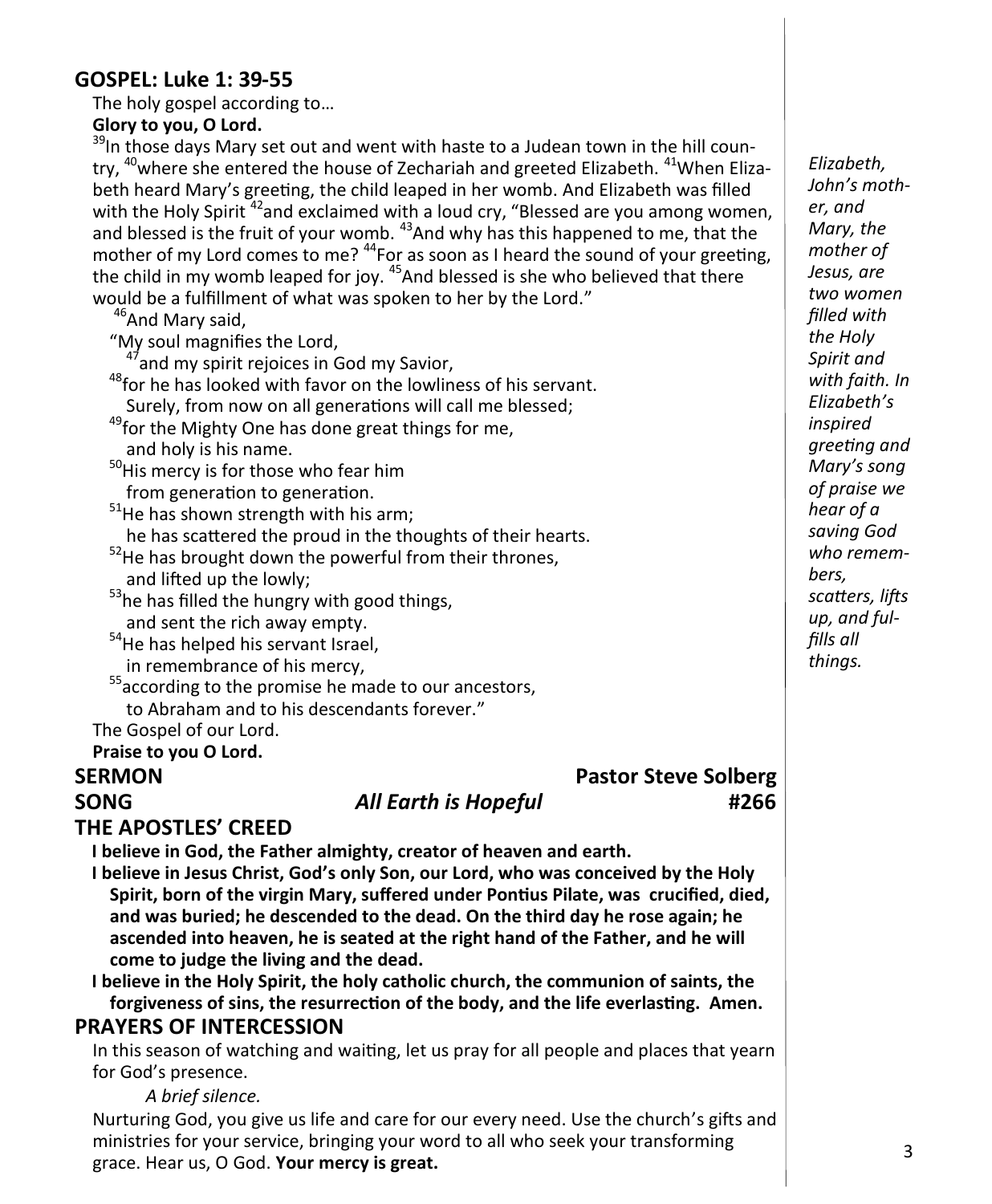Creator God, you proclaim your boundless love for all that you have made. Renew barren lands, polluted waters, and melting ice caps. Make us servants of your creation that brings forth abundant life. Hear us, O God. **Your mercy is great.**

Righteous God, you bring down the mighty and lift up the lowly. Strengthen those who seek justice. Bless the work of politicians, community organizers, activists, journalists, and all who call our attention to imbalances of power. Hear us, O God. **Your mercy is great.**

Compassionate God, you proclaim your love and mercy. Show your lovingkindness to teen parents and those who are pregnant. Comfort any struggling with infertility and those who await test results, are in treatment and hospice care, and others in need. Hear us, O God. **Your mercy is great.**

Gracious God, you fill the hungry with good things. Bless the feeding ministries of this congregation and community. Guide us to share your bounty with those who hunger or live in poverty. Shelter the homeless, blessing the ministries of Room at the Inn and more. Hear us, O God. **Your mercy is great.**

*Here other intercessions may be offered.*

Faithful God, you stir up the hearts of those who love you. We thank you for the life and holy death of Arlene Felt and all we name in our hearts. We give you thanks for those who, like Mary, were courageous in their witness. Give us such courage until that day when you fulfill all things. Hear us, O God. **Your mercy is great.**

God of new life, you come among us in the places we least expect. Receive these prayers and those of our hearts, in the name of Jesus. **Amen.**

#### **SHARING OF CHRIST'S PEACE**

The peace of Christ be with you always.

**And also with you.**

#### **MEAL**

## **WELCOME OF NEW MEMBERS - AFFIRMATION OF BAPTISM p. 236**

(Those individuals being recognized today are: *Randy Borghi & Peggy Jackson, Joette Holman, Dave & Kris Keranen, Bobbi & Terry Minzey. We welcome our newest members to Immanuel Lutheran Church!)*

#### **OFFERING PRAYER**

Let us pray.

**OFFERING**

God of our waiting and watching, **we offer the gifts of our hearts and our lives to the service of all your people. Prepare the way before us as we meet you in this simple meal, through Christ Jesus, our pathway and our peace. Amen.**

#### **THANKSGIVING AT THE TABLE**

#### **THE LORD'S PRAYER**

**Our Father in heaven, hallowed be your name, your kingdom come,** 

**your will be done, on earth as in heaven.**

**Give us today our daily bread.**

**Forgive us our sins as we forgive those who sin against us.**

**Save us from the time of trial and deliver us from evil.**

**For the kingdom, the power, and the glory are yours, now and forever. Amen.**

*Renew our lives that we may welcome and care for one another and that we may live and serve within the greater community of Negaunee and the world, witnessing to others your abundant love, grace, and welcome.*

*All baptized Christians who believe this true presence are welcome and encouraged to receive Holy Communion today. Parents, please assist your child(ren) if you wish them communed.*

*We believe that the true body and blood of Jesus Christ is in/with/under the bread*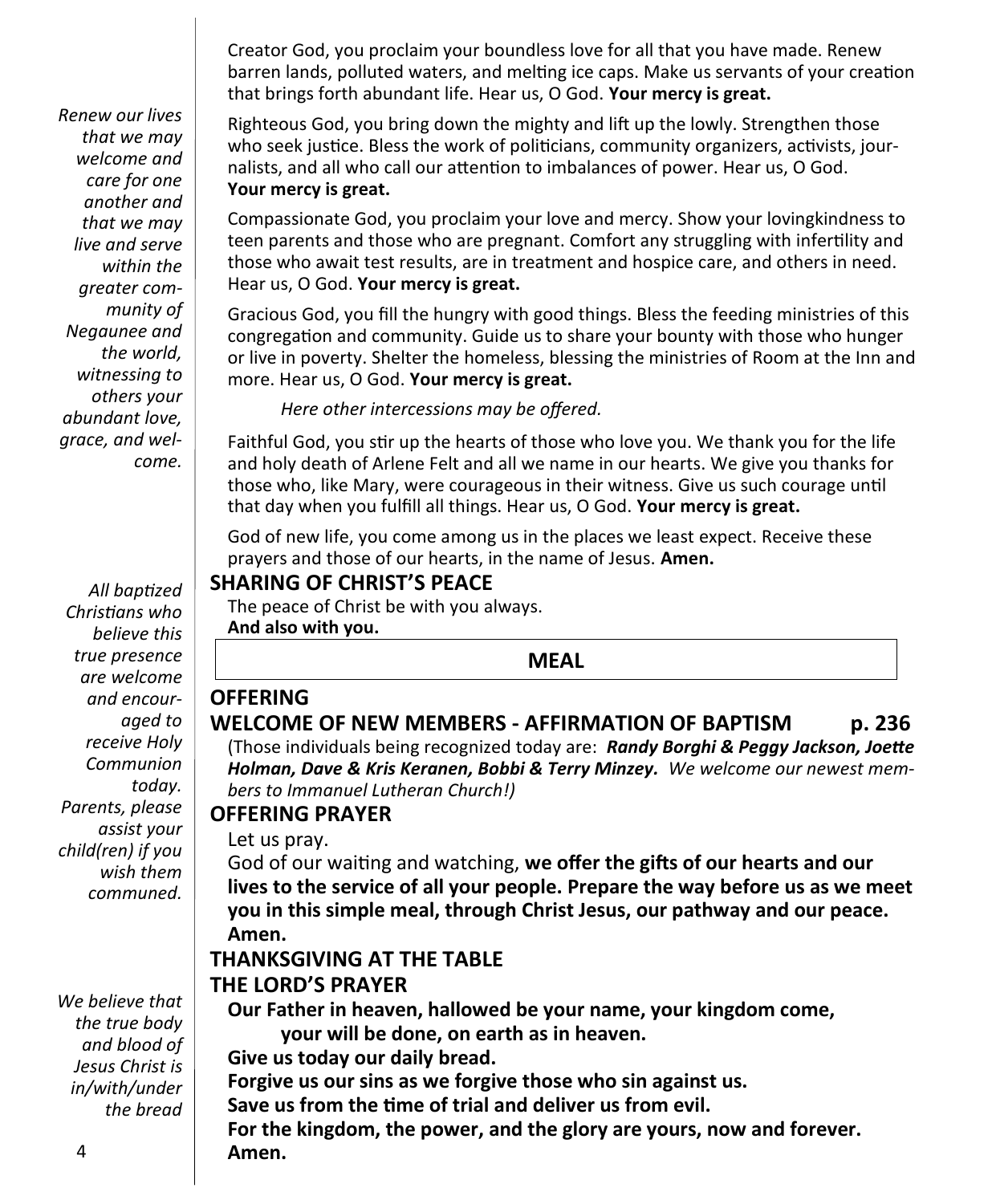#### **COMMUNION DISTRIBUTION PRAYER AFTER COMMUNION**

Most High God, **you have come among us at this table. By the Spirit's power, form us to be bearers of your word, sharing gifts of mercy and grace with all, through Christ Jesus, our host and our guest. Amen.**

## **SENDING**

### **BLESSING**

The God of hope fill us with all joy and peace in believing, so that we may abound in hope by the power of the Holy Spirit, through Christ Jesus + for whom we wait. **Amen.**

#### **DISMISSAL**

Go in peace. Christ is near. **Thanks be to God. POSTLUDE**

## **ANNOUNCMENTS FOR THE WEEKS OF December 19 - December 26, 2021**

**\_\_\_\_\_\_\_\_\_\_\_\_\_\_\_\_\_\_\_\_\_\_\_\_\_\_\_\_\_\_\_\_\_\_\_\_\_\_\_\_\_\_\_\_\_\_\_\_\_\_\_\_\_\_\_\_\_\_**

**\****SYMPATHY & GOD'S PEACE TO:* Bobbi (Terry) Minzey on the loss of her mother, *Arlene Frances Felt,* Monday, December 13. Also, condolences to all of the Felt Family.

**\*BIRTHDAYS: Happy** 94th **Birthday** to *Betty Lukkarinen* on December 31st.

**\*SUPPORT FOR ARIANNA PAANANEN** A GoFundMe page [\(https://gofund.me/](https://gofund.me/9db84b12)  [9db84b12\)](https://gofund.me/9db84b12) is assisting the Paananen family with expenses related to Arianna's cancer treatment. Ari is 10 years old, and on August 9, 2021, was diagnosed with a brain tumor and has been doing treatments at Mayo in Rochester, MN. Ari just completed radiation treatment. THE TUMOR IS GONE! PRAISE GOD! Her ongoing care will continue to include trips to Mayo. Thank you for your prayers and other support.

**\*CHRISTMAS POINSETTIAS** Remember to order your Christmas Poinsettia as soon as you can. Forms are available at each entrance to the sanctuary. Fill yours out and turn it into the office or put it into the offering tray. A suggested donation is \$10.00, but any amount can be given. The last day to order will be Wednesday, December 22nd. Thank you for your donation to our Poinsettias for this Christmas.

**\*CHRISTMAS EVE WORSHIP** The Christmas Eve Worship Services will be at: **4:00 pm**, a Children's focused Christmas worship service; **6:00 pm and 11:00 pm**, regular Christmas worship service. ALL services will have Communion. The 4 pm and 6 pm services will be live streamed. WE NEED USHERS AND GREETERS FOR THE 11PM SERVICE. PLEASE CALL THE OFFICE IF YOU CAN HELP. **<— <——- <— <——- <— <——- <— <——- <— <—**

**\*PHOTO DIRECTORY PICTURES—**If you haven't had your picture taken for the new church photo directory and would like to be included in its printout, please call the office. You can still email or send in a picture of yourself. This is for sharing name/face recognition, not a studio portrait. The Directory will be released in 2022. Thank you for participating.

**\*GIVING YOUR OFFERINGS:** Thank you for continuing to financially support our ongoing congregational mission. Electronic giving is available on our website or through the GivePlus app. (Note: Immanuel absorbs the following processing fees on electronic gifts: giving via debit/credit card 2.75% + \$0.45 per transaction and giving via ACH 1.00% +\$0.45 per transaction.)









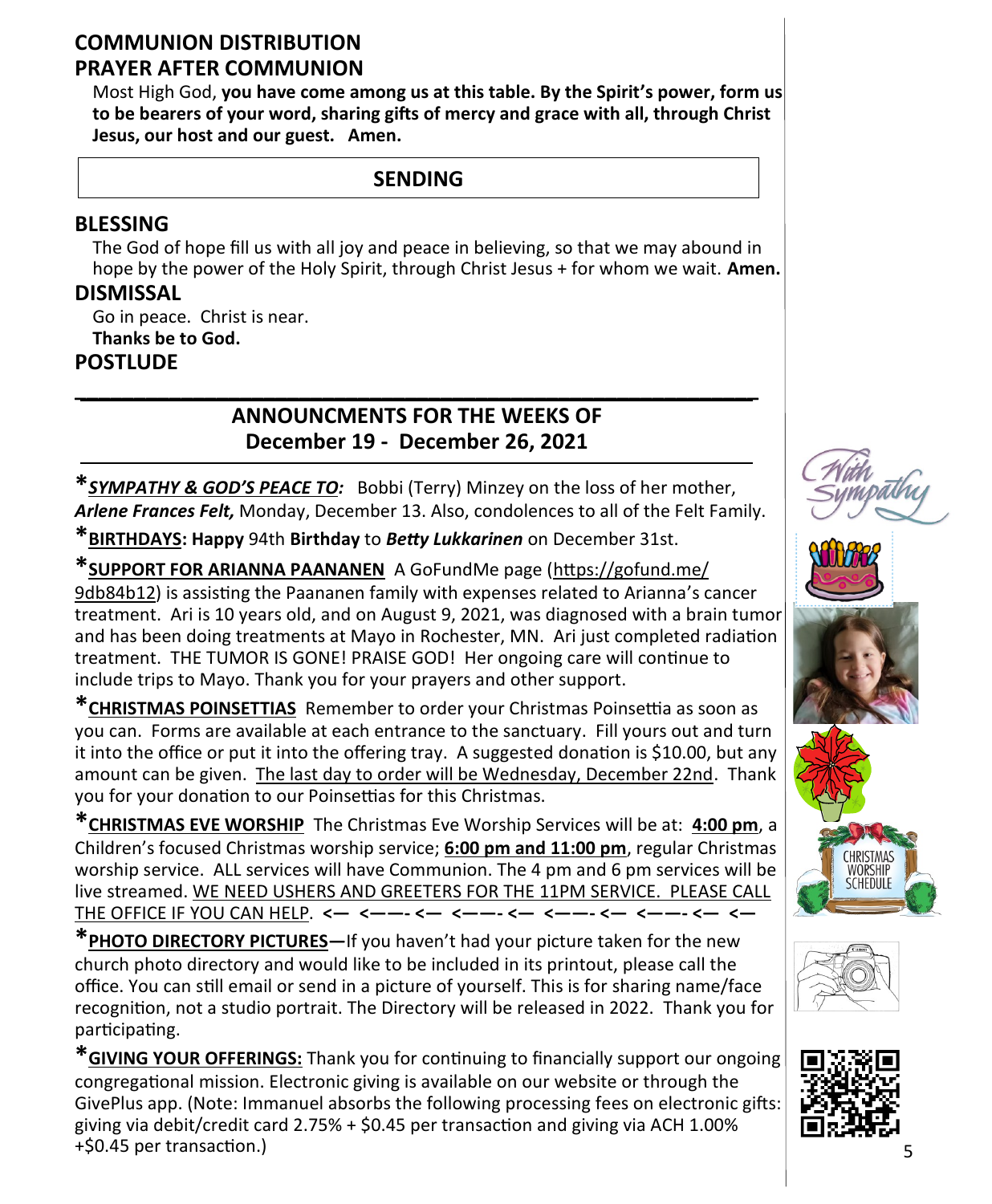











**\*SUNDAY SCHOOL IS UNDERWAY!** If you are interested in Sunday School for your child (ren), there is open enrollment for toddlers through Grade 5. Come to the church Sunday morning for 9:15 am where class meets in the Fellowship Hall. Sunday School has a Facebook page to share up-to-date information. Go to *'Immanuel Lutheran Church Negaunee'* on Facebook and click on the Sunday School group. For in-person classes, we follow Immanuel's Church Council policies which recommend wearing masks. Masks must be worn by unvaccinated persons. Sunday School Schedule: 9:15-9:25am – DROP-OFF, OPENING; 9:30am – INSTRUCTION; 10:15am – JOIN FAMILIES FOR HOLY COMMUNION , 10:30am – DISMISSAL. (Although worship attendance is encouraged, if you are unable to attend, you can make arrangements to have your child(ren) picked up at 10:15am.

**\*WE'RE HIRING: We are in need of a part-time custodian**. If you are interested, you can pick up an application from the office or go to: [https://immanuelnegaunee.weebly. com/](https://immanuelnegaunee.weebly.com/apply-for-job.html) apply-for-[job.html.](https://immanuelnegaunee.weebly.com/apply-for-job.html) Please pray that God sends the right person.

**\*PROJECT KEEP KIDS WARM** - Thank you to all of you who contributed to *Project Keep Kids Warm.* There were over 200 persons that were helped because of your generosity. Because of you, the recipients will be much warmer this winter. Thank you so much!

**\*2022 CONTRIBUTION ENVELOPES CAN BE PICKED UP. THEY ARE AT THE ENTRANCE TO THE FELLOWSHIP HALL.** If you haven't already done so, please pick up your envelopes. They will be moved to the office where you can pick them up from after December.

\***PAINTING FUND RAISER** - The Painting Project in the sanctuary is complete. Consider making a donation to this *Sanctuary Painting Fund Raiser* that was voted on after worship, November 1st. We will be raising \$15,000 to help with some of the cost involved with this Project. Thank you for any donation you can make. It will all help with the cost. Right now the total in donations is \$7,514.00. Thank you to all of you who have donated.

*\****CARE CLINIC** A baby's play-pen can be found in the Stewardship area of the church where any Care Clinic items can be placed. Needed items include: Onesies, Bibs, Socks, Newborn Hats, Sweater & Hat Set or a Hooded Sweatshirt or a Little Jacket, Sleepers, A New Outfit, Receiving Blankets, A Rattle, A Small Toy, A Hooded Towel, Washcloths, Shampoo, Lotion, Bath Bar, Diaper Rash Cream, Nail clipper, Wipes, Diapers, or Financial Support (checks made out to 'Immanuel", and in the memo line write 'Care Clinic'). Thank you for any donations you may be able to make. Pastor Tom & Luanne Skrenes are handling this Project.

*\****HARD-COPY PHONE DIRECTORY** Did you indicate on your *Name, Address, Phone, Email Update Sheet* that was mailed to you that you would like a hard-copy phone directory? The 1st draft editions are available on the table in the hallway, approximately across from the office. There's a limited number printed at this time.

#### *WE WELCOME OUR NEW MEMBERS:*

*Randy Borghi & Peggy Jackson, Joette Holman, Dave & Kris Kenanen, Bobbi & Terry Minzey. Welcome to Immanuel Lutheran Church! We are happy to have you all!* 

#### *KEEP IN YOUR PRAYERS:*

**Pray For**: *Nancy Burton, Jonelle Collins, Gerry Davidson, Billy Jo Kaufman, Peggy Jackson, Betty Kinnunen, Anna Laurila, John Meier, Wendy Niemi, Arianna Paananen, Don & Vera Palomaki, Joyce Peterson, Linda Sjolund, Bob Sylvester, Richard Toyra, and all COVID patients*. Our Shut-ins: *Bettie Ahola, Rudy Gagnon, Charlene Kivisto, Timothy Kjellman, Betty Lukkarinen, Leo Nirva, Mary Parkkonen, Janet Penhale, Butch Pynnonen, Lillian Rivers, Paul Smith, Lynne Tossava*. Members in the Armed Service: *Luke DeWitt, Adrianna Gustafson, Michael Gustafson, Hunter (Jessica) Hetrick, Dennis Koski, Jacque Kurian, Tanner Romback, Trevor Romback, Michael Sedlock, Ethan Wallner, Jason Wallner*, and *all Armed Services Families.*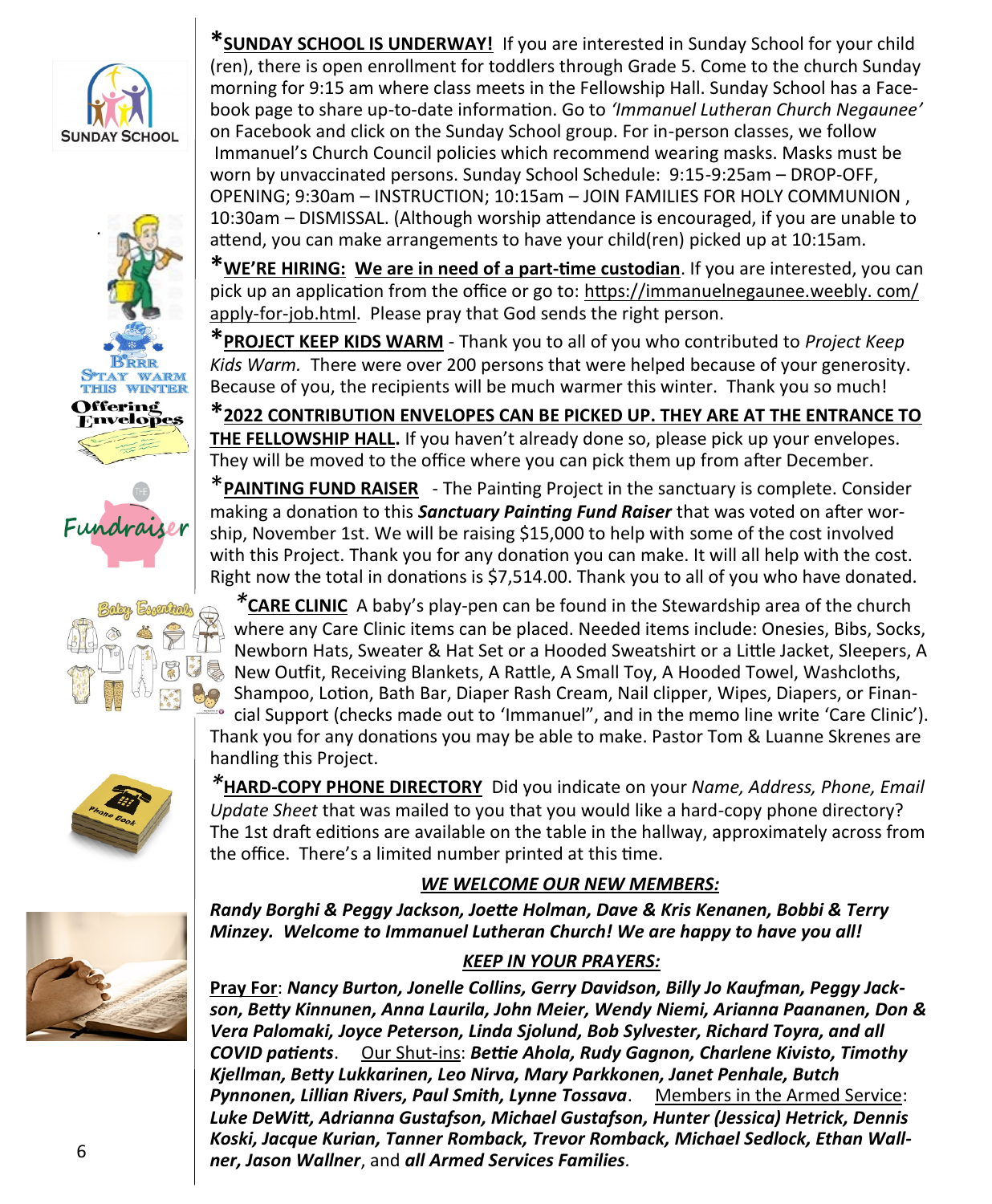# **VOLUNTEERS ASSISTING IN SERVICE**

**SERVING IN WORSHIP:** *Pastor Steve Solberg*

#### **ORGANIST/PIANIST/MUSICIAN:** *Connie Scanlon*

**Worship Services: Sun. @ 9:30 am / Mon. @ 6 pm Office Hours: 8 am-2 pm, Monday-Thursday (or by appt.)**

#### **ASSISTING IN THE SERVICE:**

9:30 am USHERS/GREETERS – *Reuven Romback & Walter Scanlon* 6 pm USHERS/GREETERS – *Ron & Cheryl Ulvila*

9:30 am LECTOR — *Reuven Romback*

9:30 am COMM. ASST.'S *– Walter Scanlon* 6 pm COMM. ASST.'S – *Jill Sladek*

- 
- 6 pm LECTOR *Jill Sladek*
	-
- 9:30 am Tech Team *Tyler Moore, Luanne Skrenes* 6 pm Tech Team — *Rory Smith, Kerri Puckett*



# **DECEMBER'S MONTHLY MISSION**

#### **DECEMBER'S MONTHLY MISSION EMPHASIS is Room at the Inn, our area emergency night shelter for adults.**

Room at the Inn opened Marquette's first ever permanent homeless shelter on December 24, 2020 above the Room at the inn Warming Center. Local churches had operated a rotating shelter between churches for nearly 14 years. The improved shelter is a 30-bed emergency shelter with 24/7 shelter access. Over 1600 meals are served per month. The Warming Center continues to provide a



warm and friendly location for shelter guests to gather, socialize, eat and - of course- to warm up during cold days.



Room at the Inn provides food, shelter and assistance for individuals transitioning out of homelessness. Room at the Inn serves primarily Marquette area residents.

Donations of money and food for meals is much appreciated. Food donations are under stricter regulation so best to check directly with Room at the Inn or check the Beacon for suggestions. Volunteers are always welcome!

If you wish to give above-and-beyond to this mission, please use December's mission emphasis envelope from your offering envelope box or in some other way designate your gift. *Thank you for your generosity!* 

Thank you for giving \$ 870.20 in November to *Lutheran World Relief*. The recipients will be richly blessed with your generosity! Thank you!